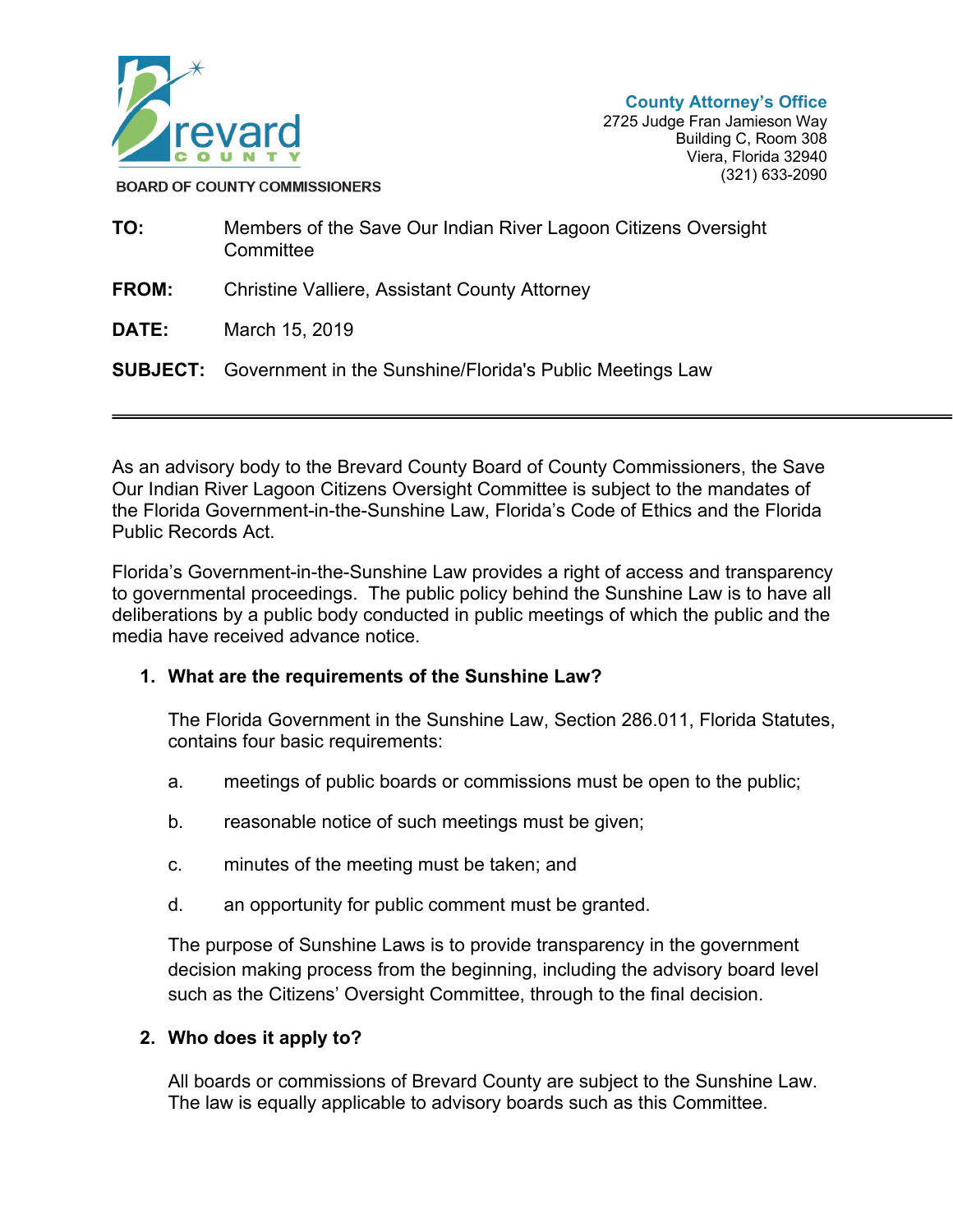# **3. What is a "meeting" which is subject to the Sunshine Law?**

Florida courts have repeatedly stated that it is the entire decision-making process to which the Sunshine Law applies and not merely to a formal assemblage of a public body at which voting to ratify an official decision is carried out. Thus, the statute extends to "discussions and deliberations" as well as to formal action taken by a public body. Therefore, the law is generally applicable to any gathering where two or more members of a public board or commission discuss some matter on which foreseeable action will be taken by the board, commission or committee. The term "meeting" has been found to include briefing sessions, workshop meetings, informal discussion and other meetings of the public body where no formal vote is taken. Phone calls, email discussions and discussions between committee members on social media are also within the broad definition of a "meeting" subject to Sunshine Law.

Please be especially aware that open meeting laws apply on social media. Citizens' Oversight Committee members should not comment on, share or like social media content from other Citizens' Oversight Committee members. You can read posts from another Citizens' Oversight Committee member, but you cannot respond in any way. Questions about disseminating information through social media can be directed to the Save Our Indian River Lagoon social media coordinator, Brandon Smith.

EXCEPTION: A meeting or communication between a Citizens' Oversight Committee member and the alternate for that member's seat are not subject to public meeting requirements because the two represent one, single vote on the advisory board.

Members of a public board or commission are also not prohibited under the Sunshine Law from conducting inspection trips. However, if discussions relating to the business of the board will occur between board members, advance notice must be given; the public must be afforded a reasonable opportunity to attend, and minutes must be promptly recorded and made available for inspection. In some cases, it may not be possible to invite the general public to attend such trips. In these instances, inspection trips made by members of a public board, together with staff and officials of other organizations and members of the press, are not secret meetings in violation of section 286.011 even though the general public is not invited to participate. However, members of the public board should avoid discussions with fellow board members regarding public business while on such trips.

# **4. Public Meetings**

# a. Notice and Recording Procedurally

The Sunshine Law requires the giving of notice to members of the public as to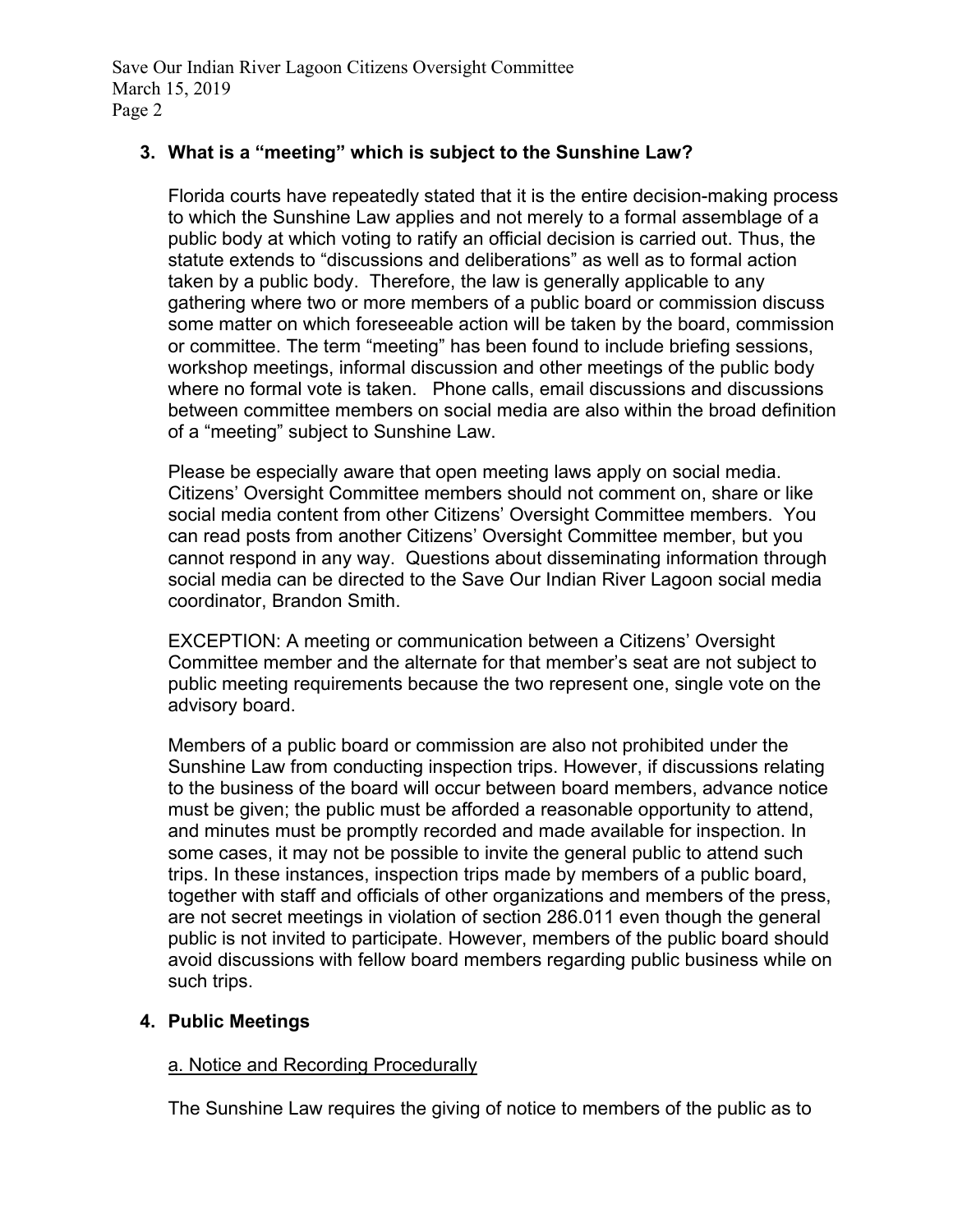> the time and place of the proposed meeting of a public entity, such as yours, and the subject matter to be discussed. The notice should include, among other things, the time, place, and if available, an agenda of the subject matter. Section 286.011(2), Florida Statutes, states that all public meetings must be "recorded" and the record made available for public inspection. The recording need not be a tape or verbatim transcript but must be minutes accurately reflecting actions taken at the meeting.

### b. Public Participation:

This committee is required to allow for public comment to assist in the decisionmaking process in accordance with Section 2-214, Brevard County Code of Ordinances. This body shall establish procedures for taking public comment at all committee meetings. Two kinds of public comment shall be taken:

- 1. Relevant comment when the committee discusses a particular issue or takes a final vote on any given issue. Public comment should be opened before a motion is made and seconded; and
- 2. Comment which brings new business or issues before the committee.

Each speaker shall be given at least three minutes to speak, with provision for an extension of time by the chairman or majority vote of the committee.

### c. Voting:

The use of secret ballot at public meetings is not acceptable. If a vote is required by the council members then a vote must be made by each member unless there is a bona fide conflict of interest.

### d. Voting Conflicts of Interest:

As an appointed member of this Committee, the State's conflict of interest laws in the Florida Code of Ethics apply to you. All members must keep in mind the possibility of a voting conflict of interest arising as to any items that might come before the Board based not only on their employment relationship, but upon other situations.

Section 112.3143(3), Florida Statutes, provides that:

No...local public officer shall vote in his official capacity upon any measure which would inure to his special private gain; which he knows would inure to the special private gain of any principal by whom he is retained or to the parent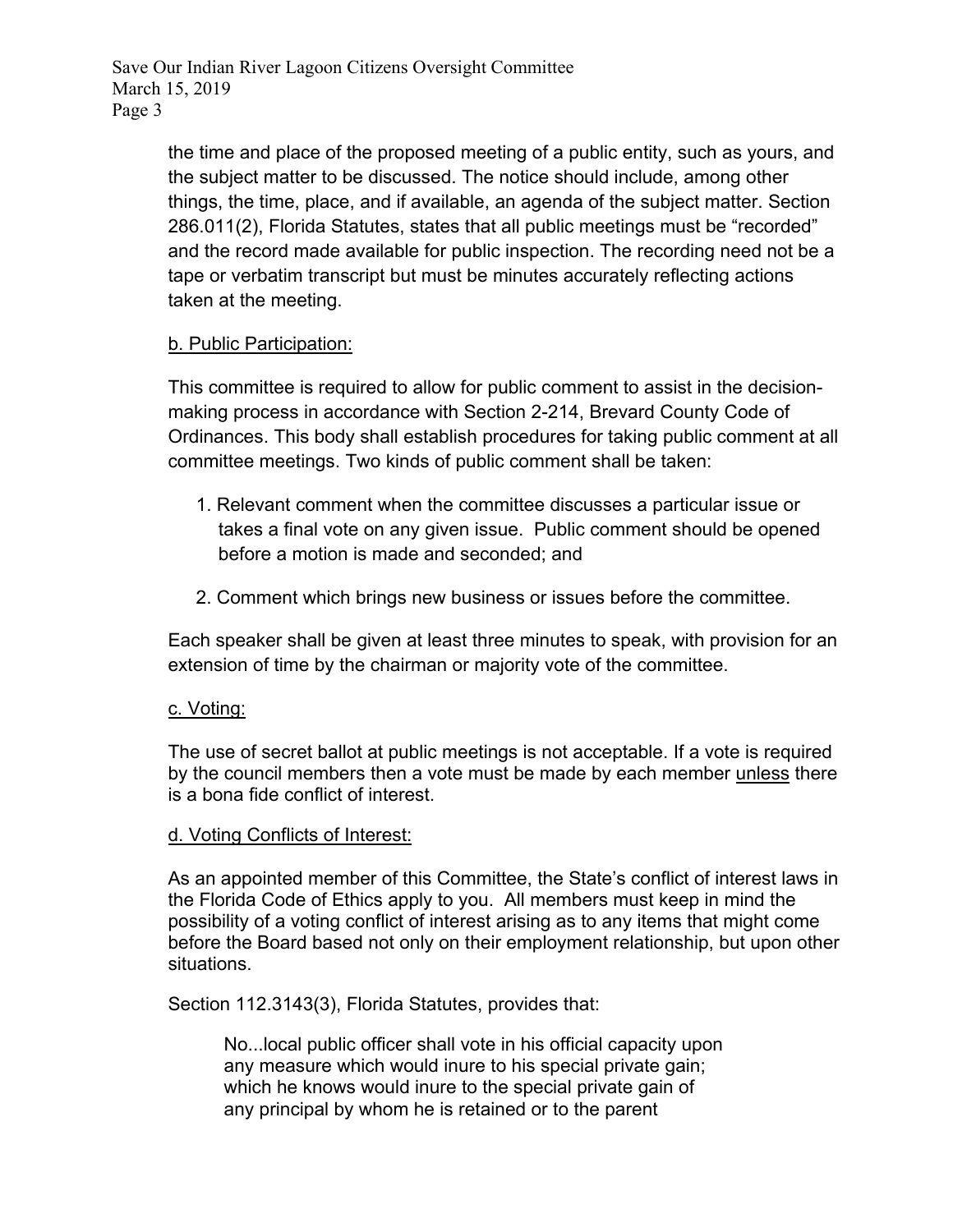> organization or subsidiary of a corporate principal by which he is retained, other than an agency as defined in s. 112.312(2); or which he knows would inure to the special private gain of a relative or business associate of the public officer.

For a voting conflict to arise, a "special private gain" must inure to the council member, a principal or parent organization or subsidiary of a corporate principal by whom he/she is retained, a relative, or a business associate. The test formulated by the Commission on Ethics is based in part on the size of the class of persons who stand to benefit from the measure and also based upon the remote and speculative test. Where the class of persons is large, a special gain will result only if there are circumstances unique to the member to gain more than the other members of the class. Where the class of person benefitting from the measure is extremely small, the possibility of special gain is much more likely. Additionally, if the gain is of a questionable nature or magnitude, or is too remote or speculative, then there may not be "special private gain."

In addition to abstaining from the vote, if the member intends to "participate" in the decision prior to the meeting, the appointed board member should file a memo stating the conflict prior to the meeting, Section 112.3143(4), Florida Statutes. "Participate" means "any attempt to influence the decision by oral or written communication, whether made by the officer or at his direction." The memo shall be incorporated into the minutes of the meeting and read publicly at the meeting. If the member is only participating in the discussion at the meeting, then the conflict should be disclosed orally at the meeting before participating, and a memo should be filed within fifteen (15) days after the vote. No member may participate (attempt to influence the vote) without making this disclosure prior to the discussion on the issue.

### **5. Public Records**

The Florida Records Act, Ch. 119, Florida Statutes, defines public records to include "all materials made or received in connection with official business which are used to perpetuate, communicate or formalize knowledge of government business. All such materials are open for public inspection unless exempt from disclosure*." Shevin v. Byron, Harless, Schaffer, Reid and Associates, Inc*., 379 So.2d 633, 640 (Fla. 1979).

Electronic public records, including emails, texts and social media communication are subject to the same retention and disclosure laws as written public records. The location of the electronic communication does not control the applicability of the Public Records Act. Emails, texts and social media content sent from or received on private computers, phones or other devices are subject to the public records act if the content relates to official business of the Citizens' Oversight Committee. To protect yourself, consider opening a new email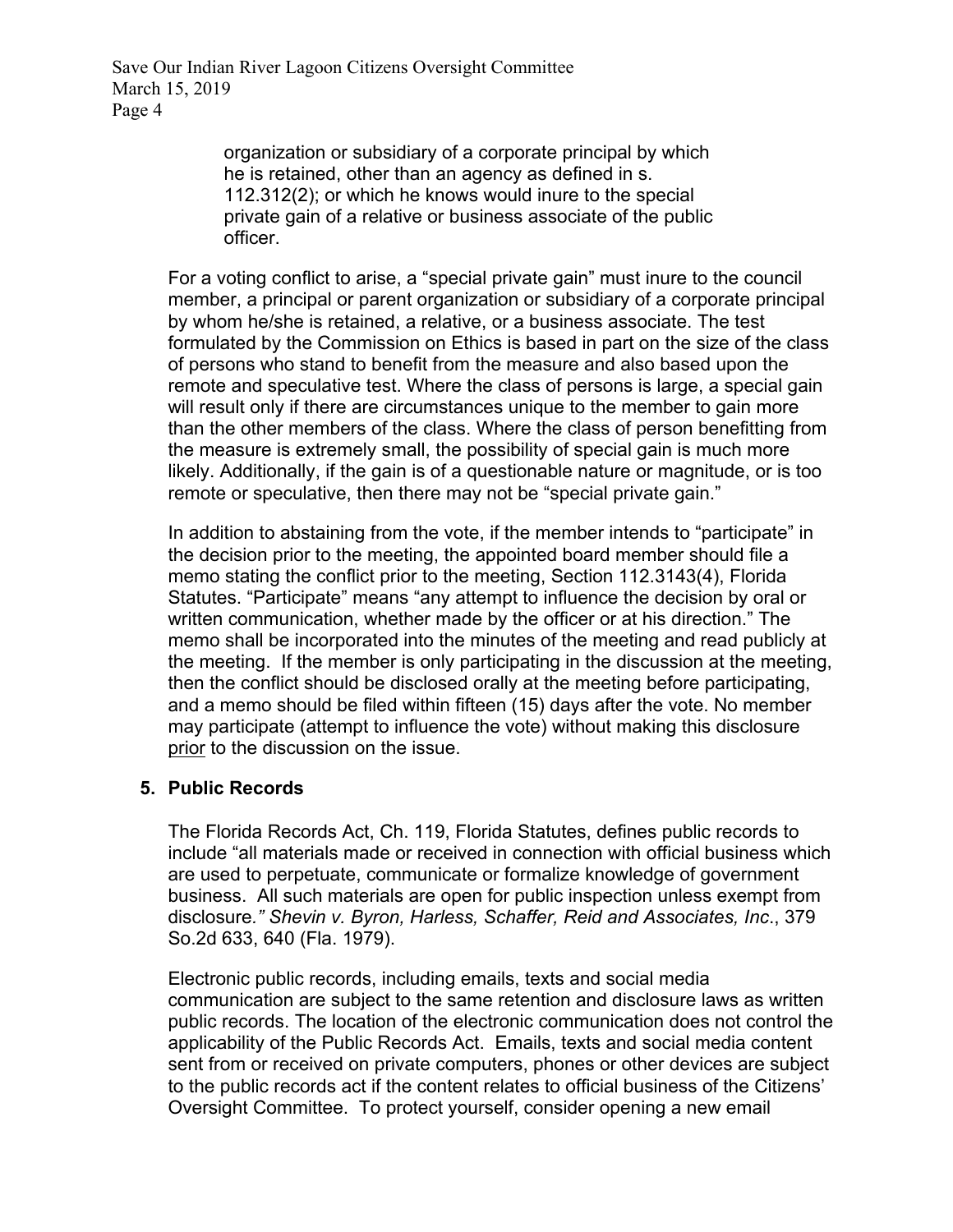account just for Citizens' Oversight Committee business.

Personal notes not intended to be shared, but for use in remembering information may not be public records. Preliminary drafts not shared with others and not intended to be a final record are also not public records. The key is whether the documented is intended to perpetuate, communicate or formalize knowledge about Citizens' Oversight Committee business.

### a. Maintenance of Electronic Records

Emails sent to county staff are already being maintained for compliance with public records laws. Citizens' Oversight Committee-related electronic records not sent to staff should either be maintained by the Citizens' Oversight Committee member or forwarded to staff (Brandon Smith), for retention. If you don't transfer records to county staff, you will be responsible for providing copies to county staff should there be a public records request. Transfer all Citizens' Oversight Committee-related records to county staff at the end of your term.

#### b. Texts

County policy states texting should not be used for county business. If it is used inadvertently, the text message must be captured by screen shot and emailed to county staff for retention.

#### c. Social media

Citizens' Oversight Committee member activity on social media related to official business of the committee is a public record. "Activity" includes sharing and liking content or posts. County Save Our Indian River Lagoon sites are backed up by a program called Archive Social for public records retention purposes. Activity on other sites not managed by county staff should be screen shot and emailed to staff. If there is a desire to share Citizens' Oversight Committeerelated information with the community, please contact Brandon Smith and he will disseminate the information to the public.

### **6. Does this mean we can't have lunch?**

The Attorney General's Office urges public boards or commissions to avoid the use of "luncheon meetings" to discuss board or commission business. These meetings may have a "chilling" effect upon the public's willingness or desire to attend. People who would otherwise attend such a meeting may be unwilling or reluctant to enter a public dining room without purchasing a meal and may be financially or personally unwilling to do so. Discussions at such meetings by members of the board or commission which are audible only to those seated at the table may violate the "openness" requirement of the law. Public boards or commissions are, therefore, advised to avoid meetings at which the public and